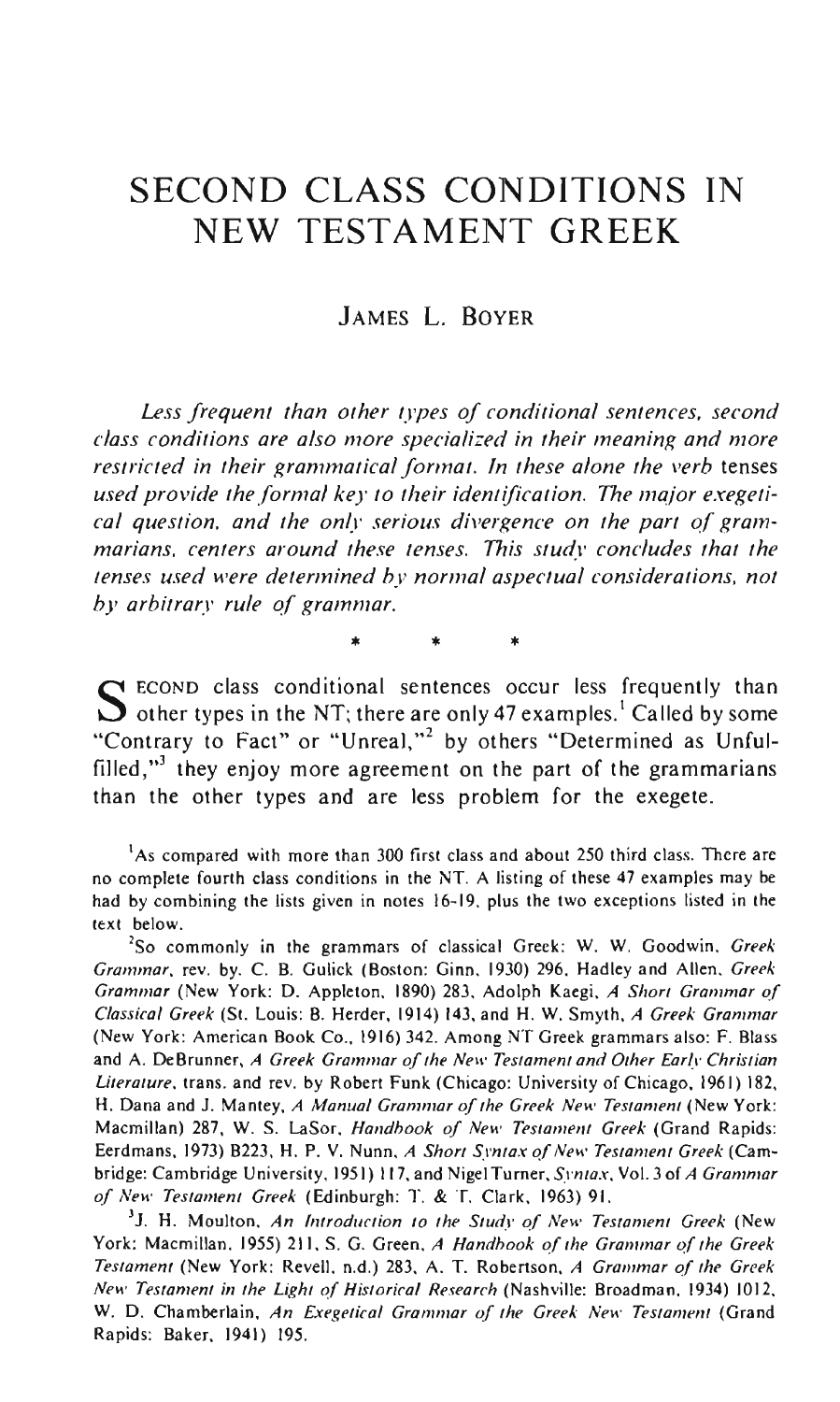#### IDENTIFICATION OF THE TYPE

Second class conditions are more formally structured than either of the other types. Both first and third class show a characteristic structure only in the protasis, but the second class shows a distinctive pattern in both the protasis and apodosis; indeed, it is the apodosis which clearly identifies it.

The protasis uses the conditional conjunction  $\varepsilon i$  with the verb in the indicative mood. In this it is like the first class. But the second class uses only *past* tenses,<sup>4</sup> whereas the first class may use *any* tense. Thus, theoretically, there can be ambiguity in the form of the protasis, but in few cases does this cause confusion of identification.'

The apodosis of second class conditions also uses a past tense of the indicative, usually with  $\ddot{\alpha}v$ . In almost<sup>7</sup> every instance, the apodosis is a simple statement of a non-fact; what would be or would have been but was not. This contrasts strongly with the great variety of apodosis forms occurring in the first and third classes.

The negative in the protasis is almost always  $\mu$ n, with only two instances of  $o$ úk.<sup>8</sup> This gives many examples of  $\varepsilon i$   $\mu$ n coming together where  $\mu$ n is simply the negation of the clause. There are a few instances where it seems to be  $\epsilon i \mu \eta$  = "except" or "unless."<sup>9</sup> The negative of the apodosis is always  $o\nu$ K.<sup>10</sup> Both  $\mu$ n in the protasis and  $o\nu$ K in the apodosis are what we would expect. In the protasis, which states a potential circumstance, that which *might* have been, μή is used. Ούκ is

**4These are the secondary or augmented tenses of the indicative: the imperfect, aorist. and pluperfect.** 

<sup>5</sup>In about one-sixth of the first class conditions a past tense indicative verb is used **in the protasis. but the identification is unambiguous because the apodosis is not**  compatible with the second class form. In a few instances (Acts 11:17, Rom 5:15, Eph 4: 21, Rev 20: 15) the *form* of both the protasis and the apodosis *could* be second class, **but the sense is clearly not contrary to fact. Of course, this is not unnatural; a simple condition (first class) can be used of the past as naturally as of the present and future time.** 

<sup>6</sup>"Av occurs in 36 examples; it is omitted in 11 instances. This tendency to omit  $\breve{\textbf{a}}$ v **is characteristic of** *koine* **Greek.** 

**<sup>7</sup> 1n one instance (Luke 19:42) the apodosis is not stated. In two instances (I Cor 12:17, 19) the apodosis is a rhetorical question implying the simple statement, "There would be none."** 

 $^{8}$ Mή occurs 11 times. The two occurrences of oùx (Matt 26:24, Mark 14:21) are **actually parallel passages duplicating a single occurrence.** 

<sup>9</sup> This phenomenon of εί μη = "except" or "unless" will be dealth with separately at **another time.** 

<sup>10</sup>There is a negative apodosis in 23 of the 47 examples. Oux is used in 22 of them,  $\partial \dot{\delta}$  (oi  $\delta \dot{\epsilon}$  = "not even") in one (Heb 8:4).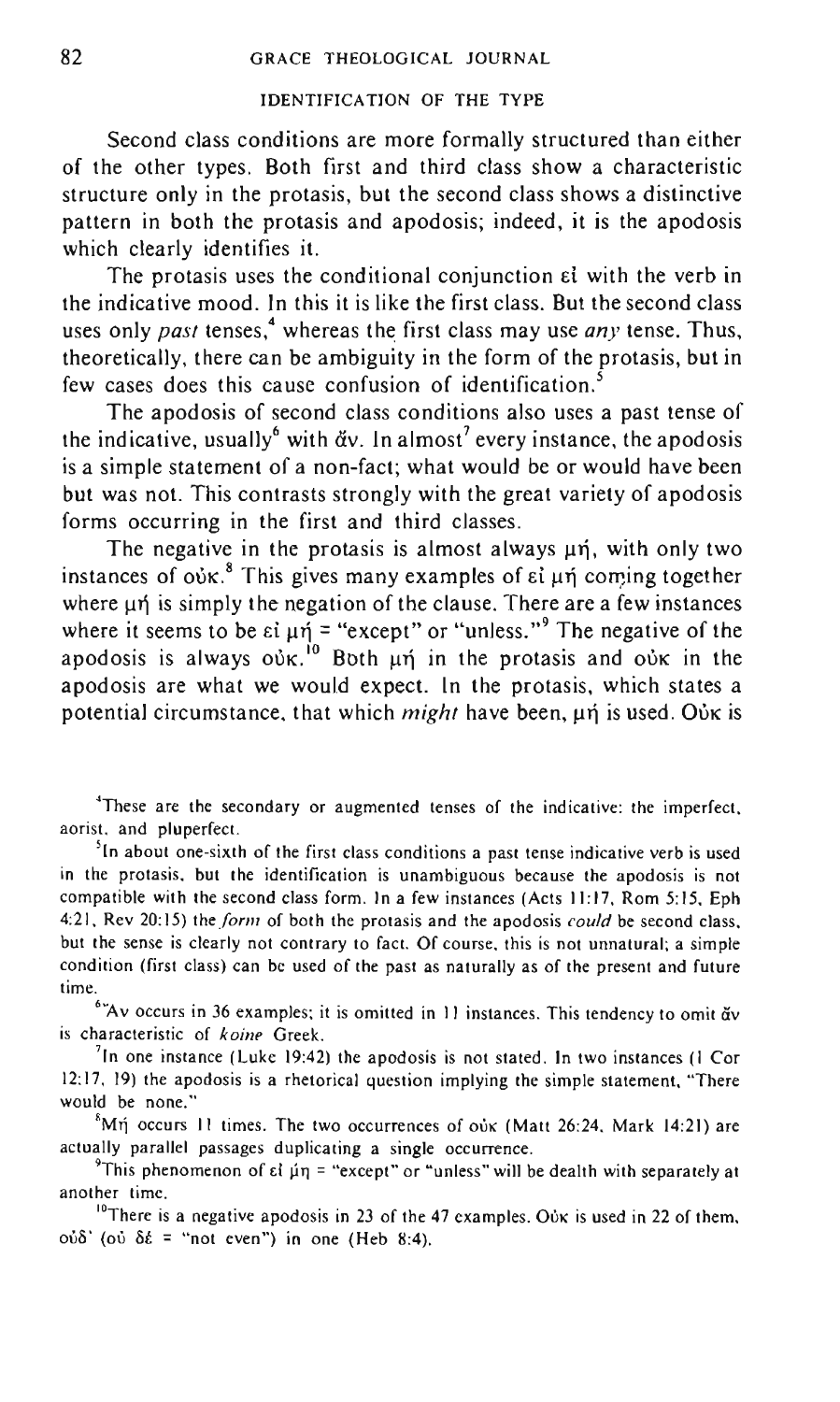natural in the apodosis, which expresses nothing doubtful or subjective, but states matter-of-factly what actually would have been if the condition had been true.

## RELATION TO REALITY: CONTRARY TO FACT

There seems to be no debate on the essential meaning of the second class conditional sentence. It states a condition which as a matter of fact has not been met and follows with a statement of what would have been true if it had. An extended paraphrase in English would be, "If this were the case, which it is not, then this would have been true, which as a matter of fact, is not." The term "contrary to fact" therefore is an accurate descriptive name for this type.<sup>11</sup>

It must be kept in mind in the use of this descriptive term that "contrary to fact" has to do with the *statement* of the fact, not the actual fact itself. The speaker *stales* it as being contrary to fact; he may or may not be correct in that statement. Of the 47 NT examples, 39 are by Christ or by inspired writers of scripture; in every case, the statement is also contrary to fact in actuality. In each of the other 8 examples, where' the speakers were men liable to error, they spoke what they *believed* to be contrary to fact; in two instances they were wrong.<sup>12</sup>

A very significant comparison must be made here. In dealing with the significance of the first class condition, this distinction between fact and statement of fact sometimes has been used to explain those many examples where the first class is used in obviously false or uncertain statements.<sup>13</sup> However, there is a drastic difference in this respect between first and second class. In the first class examples where there is a discrepancy between the actual fact and the statement of it, it is *not* a matter of error or ignorance; it is almost always a deliberate statement of what is known or considered by the speaker to be false. But in the second class, there is not a single instance of stating something as contrry to fact which is not so in the judgment of the speaker. He is making what he considers a contrary-to-fact statement. There is no

<sup>11</sup>A. T. Robertson's designation "Determined as Un-Fulfilled" seems also to be a **valid characterization. The problem with his system of classifying conditional sentences lies in his designating the first class "Determined as Fulfilled," which understandably**  has been misinterpreted as the opposite of the second class, therefore "True to Fact." See my preceding article: "First Class Conditions: What Do They Mean?", GTJ 2 (1981) 79-80.

## 12Luke 7:39, John 18:30.

**13See the discussion in my preceding article. "First Class Conditions," 77-78.**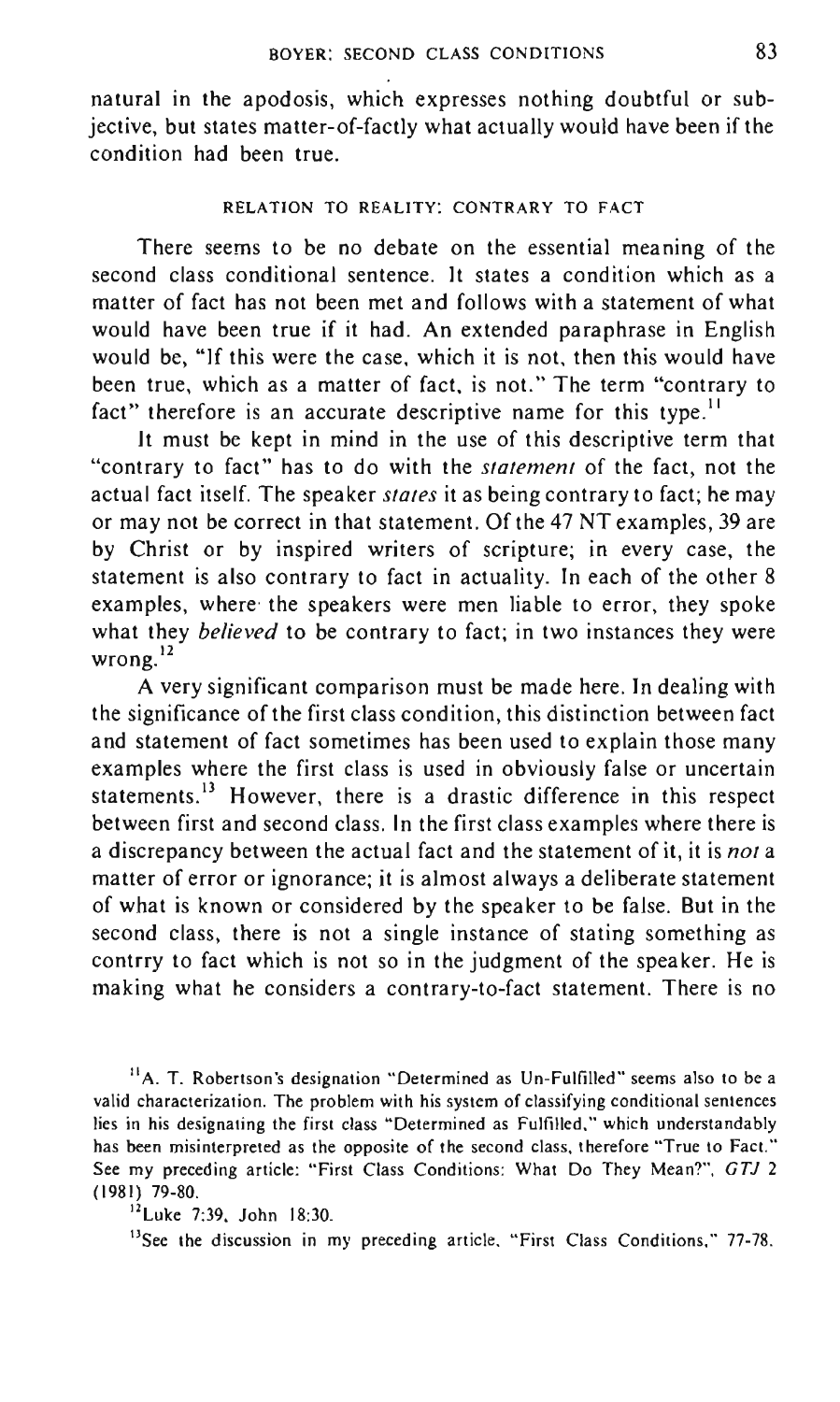such thing as "assuming for the sake of argument" that a statement is contrary to fact. To put it in another way, the first class condition is *not* the opposite of the second class. It is *not* "true to fact" in the sense that the second is contrary to fact.

#### SIGNIFICANCE OF TENSES

In dealing with the significance of the tenses used, two factors require consideration: first, the fact that only past tenses of the indicative are used, and second, the question of the time relation involved.

## *Only Past Tenses*

Contrary-to-fact conditional sentences are the only type which has tense limitation. Why? And why *these* tenses? The answer will help to explain and support the meaning assigned to this type of construction.

All conditional sentences by their very nature involve statements which may or may not be true. That is what "if" means. The uncertainty involved may be due to ignorance, supposition, choice, course of events (I call it providence), or simple futurity. If the *time*  involved is either present or future, there is always this element of uncertainty from the viewpoint of the human speaker (both Greek and English are human languages). Only in past time has the uncertainty become certainty by actual occurrence, and even then it is not certain to the speaker until and unless he *knows* about it. The second class condition is one which expresses the "would be" results of a *past*  condition *known* (or thought) to be unfulfilled or contrary to fact. Very naturally, then, it uses only past tenses.

It is instructive to note that this usage is but one example of what grammarians have called the "potential" or "unreal" indicative. This idiom includes, beside the unreal conditional sentence, such other uses of the augmented tenses of the indicative, with or without  $\check{\alpha}$ v, as in courteous or polite language (Acts 25:22, Gal 4:20), in expressions of necessity, obligation, possibility, and propriety (Luke 24:26, Acts 24:19, I Cor 5:10), and in cautious statements and impossible wishes (Rom 9:3). Even in English we use "ought," "would," "could"-past tense forms which are used in many of these unreal statements.<sup>14</sup>

**<sup>14</sup>For a discussion of** *the* **idiom, consult the grammars: (classical) Goodwin and**  Gulick, Greek Grammar, 283, 297, Kaegi, Short Grammar, 136, 137, Smyth, Greek *Grammar,* 296; (NT) Dana and Mantey, *Manual Grammar,* 169. A. T. Robertson, *Grammar,* 918-23, Turner, *Syntax, 90-93.*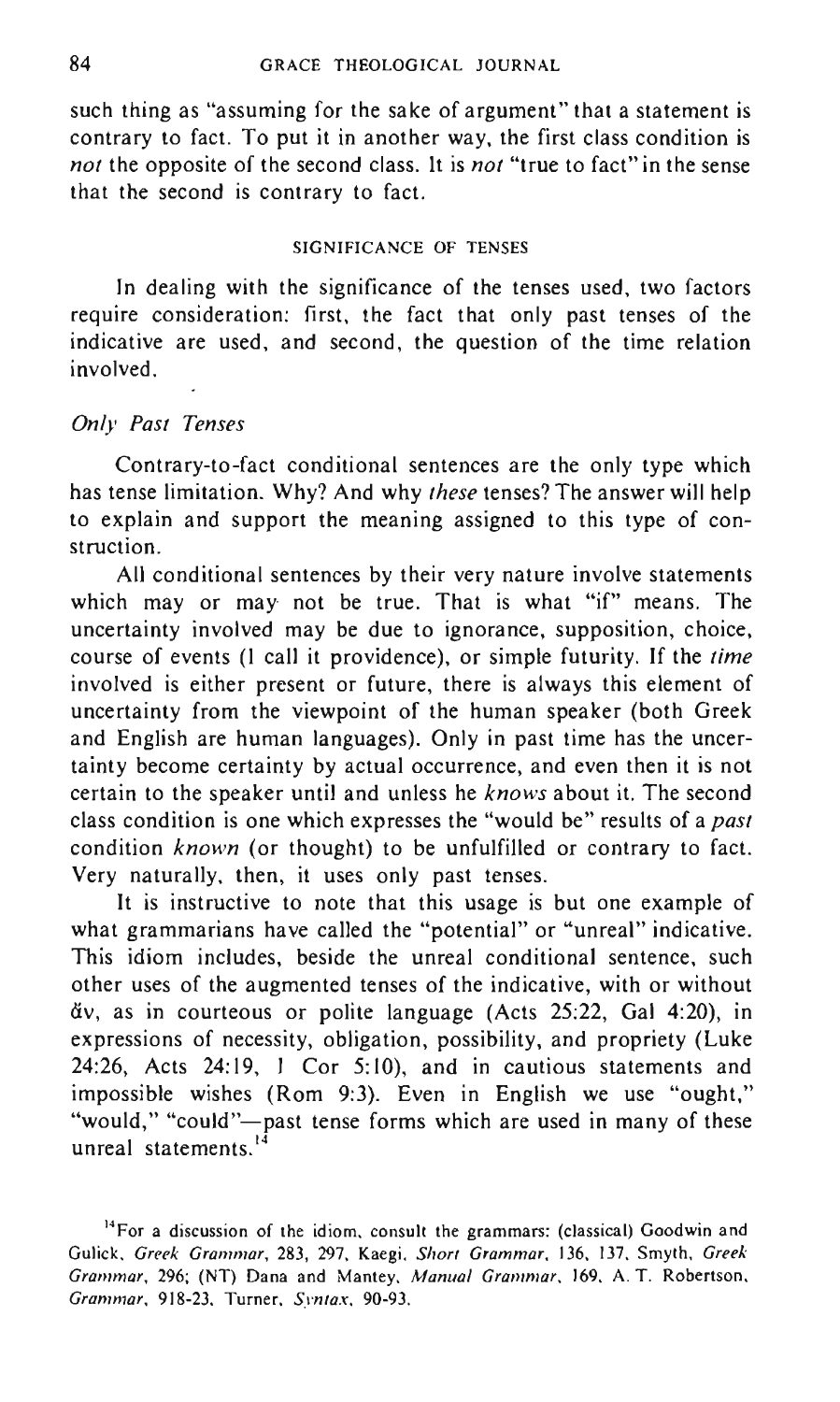## *Time Reference*

Some grammarians have distinguished two time references in second class conditions, indicated by the tense used in the protasis.<sup>15</sup> It is claimed that the imperfect tense is used for a statement which is *presently* contrary to fact, the aorist and pluperfect for a *past*  contrary-to-fact condition. Is this a valid distinction in NT Greek?

It should be noted that this, like *all* considerations dealing with Greek tense, is more a matter of *aspect* or *aktionsart* than of *time.* By the very nature of the case *all* contrary-to-fact conditions are to some extent past in time. The decision that it is not fulfilled has already been made *before* the sentence is uttered or written. "If you believed Moses you would believe me" (John 5:46) is speaking of a *present*  situation which is not true; they are not at that moment believing. The imperfect tense used is a durative tense. They are in a state of unbelieving which is presently continuing but of course it has already been in existence long enough to be known as untrue. If the aorist had been used in this protasis the sense might have been, "If you had (sometime in the past) exercised faith, you would have (now) believed **me."** 

Most NT examples fit well into this distinction. All of those using the aorist<sup>16</sup> and the pluperfect<sup>17</sup> are past in time reference, properly expressed in English with a past perfect: "If it had been ... it would have been...." The case is not quite so clear-cut with the imperfect, but even here two-thirds of the examples fit the pattern,<sup>18</sup> indicating a present time reference, "if it were  $\dots$ , it would be  $\dots$ ." Of the nine apparent exceptions, seven<sup>19</sup> are instances of the imperfect of the verb  $\epsilon i\mu i$ . Since this verb has only one past tense (apparently

**<sup>15</sup> Dana and Mantey [289] make the strange assertion that "a contrary to fact**  condition dealing with *present time* has the imperfect tense in both protasis and apodosis ... a contrary to fact condition dealing with *past* time has the aorist or **pluperfect tense in both protasis and apodosis," even though two of the examples they cite show a mixed use, with different tenses in the two clauses. In view of the fact that**  16 of the NT examples actually show such mixed tenses (9 examples have the imperfect but one seem to be *past* in time reference) this statement obviously is an overstatement. If there is any relation between tense and time reference, it is the tense of the *protasis* **which must be the determining one.** 

16There are 16 examples: Matt 11:21, 11:23, 12:7.24:22.26:24. Mark 13:20, 14:21 , Luke 10:13. 19:42, John 4:10. 15:20. 15:24, Rom 9:29, I Cor 2:8, Gal 3:21 . Heb 4:8.

<sup>17</sup>There are 4 examples: Matt 24:43, Luke 12:39, John 8:19, Acts 26:32. John 19:11 **is questionable. Cf. my treatment of this verse below.** 

<sup>18</sup>15 out of 24 examples: Luke 7:39, John 5:46, 8:42, 9:33, 9:41, 15:19, 18:36, 19:11 (?), Acts 18:14. I Cor 11:31. 12:17. 12:19, Gal. 1:10. Heb 8:4, 8:7.

I'Matt 23:30, John 11:21. 11:32,18:30. Gal. 4:15. I John 2:19. Also, in John 14:2 the verb is unexpressed but most naturally it would be  $\eta v$ , the imperfect of  $\epsilon i \mu i$ .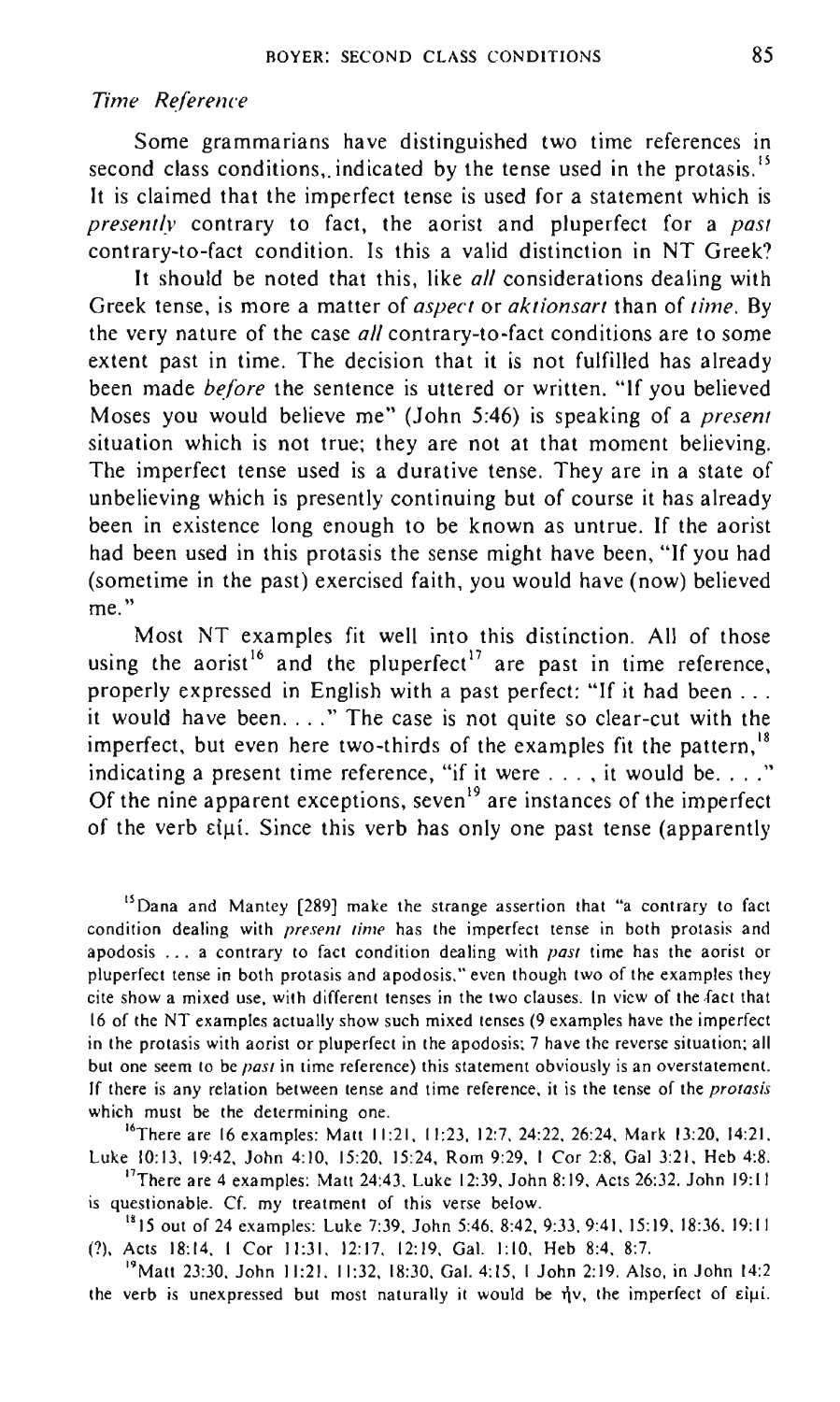the instrinsically durative aspect of this verb rendered unnecessary the development of an aorist and pluperfect conjugation) it is conceivable that grammatical constructions which normally called for those tenses may have been met by substituting the imperfect. However, aside from this rationalization, the basic aspect of the imperfect tense fits perfectly in each of the seven cases. While the sense demands that the time reference is past, the kind of action is *durative* in that past time.

The remaining two apparent exceptions to the general rule under consideration may be explained in a similar way. In John 14:28, "if you loved me, you would have rejoiced," it seems clear that the time reference is. past. Earlier in the verse Christ reminded them of his impending departure and return and follows that statement with this condition. He was clearly thinking of love as a durative state of being, "if you were (at that time) loving me," rather than a specific act of love. His use of the imperfect emphasizes this.

In Rom 7:7 the case is not quite so clear. First, it may be seen as a *present* contrary-to-fact condition: "I would not (now) know lust if the law were not continually saying .... " This would probably be easiest grammatically. Even the verb in the apodosis is in sense an imperfect, since the verb olda is a perfect form with a present meaning and its pluperfect form is the corresponding imperfect. But the sense resulting is impossible. Or, second, it may be seen as a *past*  contrary-to-fact condition: "I would not have known lust if the law had not said...." If this is the sense, then the imperfect verb would be calling attention to the durative aspect: "If the law were not continually telling me...," emphasizing the persistent influence of Paul's exposure to law-teaching.

In summary, it seems generally to be true that an imperfect verb in the protasis of a second class condition indicates a present-time condition and an aorist or pluperfect verb indicates a past-time condition. The few apparent exceptions are examples where the durative nature of the past-time condition is emphasized by the use of the imperfect. But the existence of a considerable number of exceptions points rather to the conclusion that this "rule" works because of the durative sense of the imperfect rather than because it was a required structural pattern. It is better to approach the meaning by giving attention to the aspect of the tenses used rather than to an imagined rule.

## *Other Noteworthy Examples*

Individual consideration needs to be given to a few examples which show some unusual characteristics.

*Luke* 17:6. "If you have faith ... you would be saying ... " The protasis has  $\varepsilon i$  with a present indicative verb and is therefore a first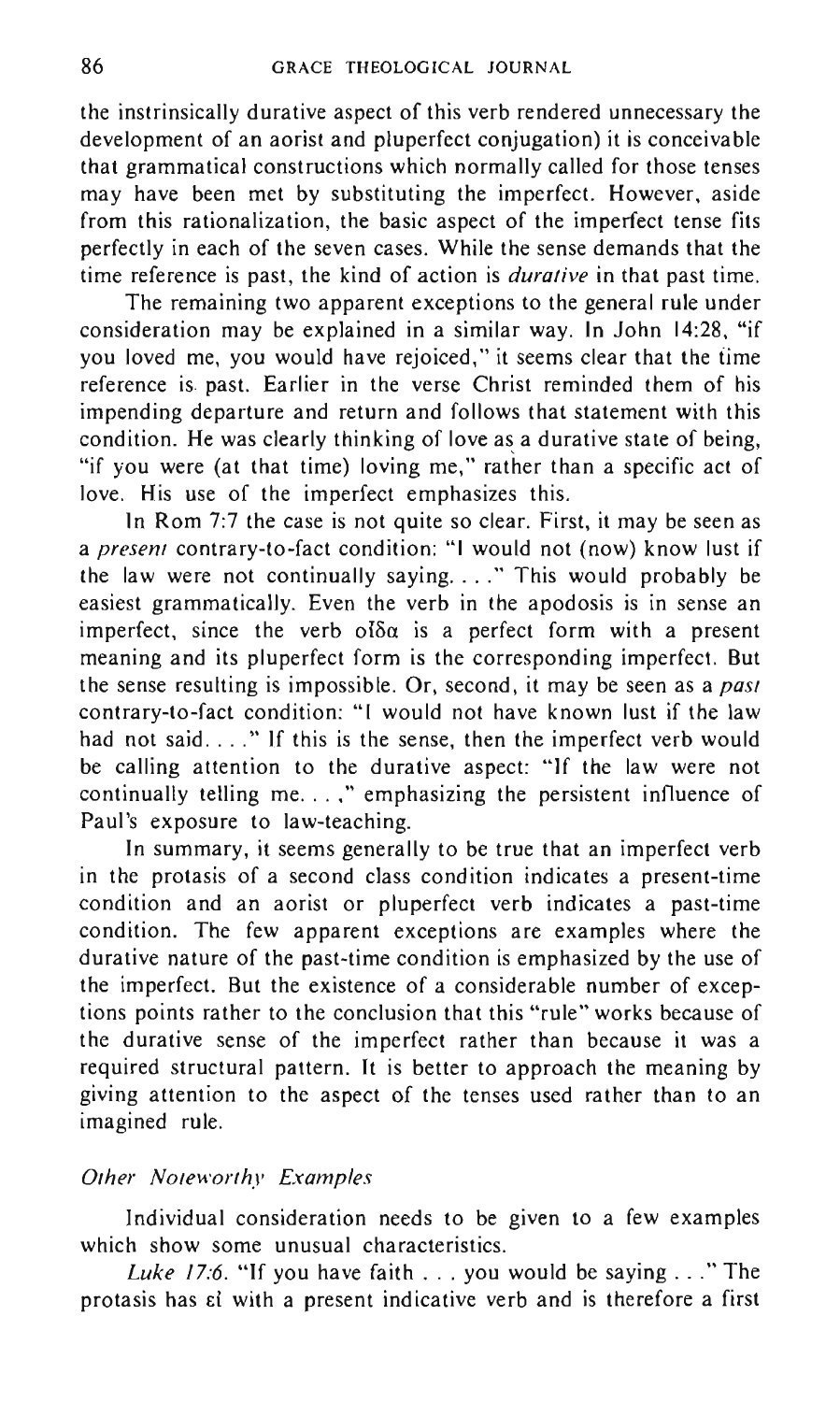class condition. But the apodosis has dv with an imperfect verb, which fits the second class pattern. Thus it is cited as an example of what grammarians sometimes call a "mixed condition."<sup>20</sup> There is nothing inherently unlikely about such a situation, and Nigel Turner well explains its peculiar appropriateness in this instance<sup>21</sup> as expressing a subtle politeness which avoided the harshness of saying, "If you had faith (which you do not) ... ," the blunt meaning which would have resulted if he had used the full second class form.<sup>22</sup> However, it is possible to see an entirely different solution to this unusual construction. It is clear that the protasis is first class, a simple condition implying nothing as to whether Jesus' hearers actually had faith, and thus neither congratulating them nor criticizing them. Furthermore, it is clear from multitudes of examples that the apodosis of a first class condition may be of any form (declarative, hortatory, command, promise, rhetorical question, wish, etc.). A normal usage of Civ with the imperfect which is not a second class apodosis does exist: it may well be the "potential" use of past tense indicatives for courteous or polite language or to express present necessity, obligation, possibility, or propriety.<sup>23</sup> Applying this grammatical usage to this passage, the' sense becomes, in expanded paraphrase, "If you have faith, you *could* say to this mountain...," or, "it would be right and proper for you to say.  $\ldots$ ," or, "if you have faith there is nothing you cannot ask for."

*John* 8:39. "If you are Abraham's children, you would be doing the works of your father" may also be an example of a mixed condition, with a first class protasis to soften the harshness of the statement. The textual tradition would suggest this understanding, whether the United Bible Society preferred reading έποιεῖτε or the Byzantine text  $\ddot{a}v$  *eroseite* is followed. In this instance, the explanation of the apodosis as a potential indicative, suggested for the preceding example, is not agreeable to the sense. Another reading, the imperative  $\pi$ olette, followed by the NASB, would be a regular first class condition.

*Heb 11:15*. "If they were remembering the place from which they went out, they would have an opportunity to return" also involves a textual variation. The apodosis is clearly of the second class. In the

<sup>23</sup>See my discussion of this idiom earlier in this article. Also, R. Law, "Imperfect of 'Obligation' etc., in the N.T.,"  $ExpT$  30 (1919), 330ff.

**<sup>20</sup>A. T. Robertson. Grammar, 1022.** 

<sup>&</sup>lt;sup>21</sup>N. Turner, *Grammatical Insights into the New Testament* (Edinburgh: T. &. T. Clark, 1965) 51-52.

**<sup>22</sup>See my note on Turner's questionable understanding of the significance of the first class condition as reflected in his treatment of this passage in my preceding article.**  " First Class Conditions," 81, n. 17.